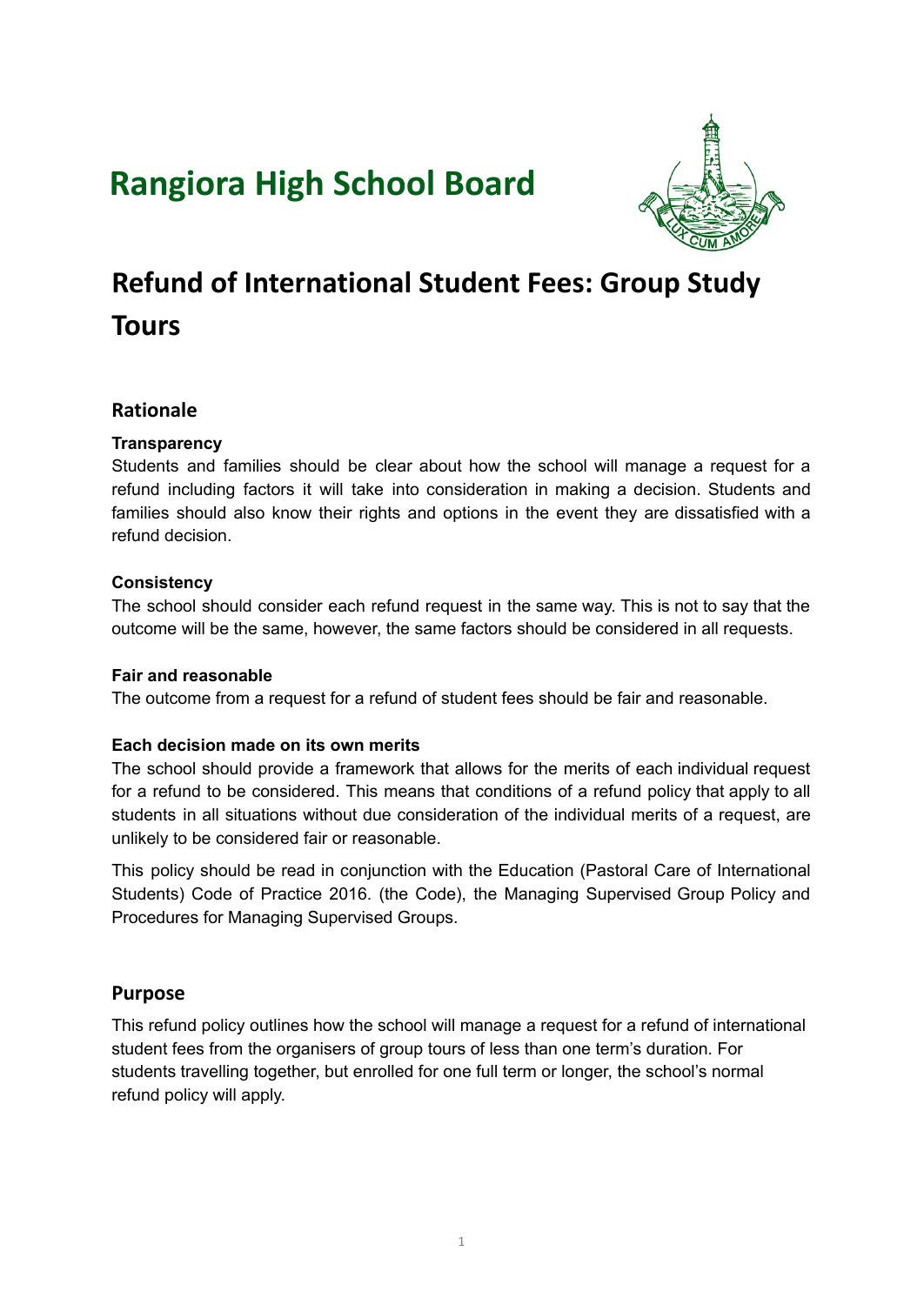## **Request for a Refund**

Requests for a refund of fees on cancellation of a group study tour or early withdrawal by one or more students on the tour.

Rangiora High School will consider all requests for a refund of fees. Requests should be made in writing to the school as soon as possible after the circumstances leading to a request.

A request for a refund should provide the following information to the school:

- The name of the study tour
- The circumstances leading to cancellation of the tour/student withdrawal
- The amount of refund requested
- The name of the person and organisation requesting the refund
- The name of the person and organisation who paid the fees
- The bank account details to receive any eligible refund
- Any relevant supporting documentation such as receipts or invoices

#### **Non-Refundable Fees**

The following fees are non-refundable:

| <b>Administration Fee:</b> | Administration fees meet the cost of processing the study tour<br>and are incurred whether or not the tour goes ahead.                                                                                                                                                              |
|----------------------------|-------------------------------------------------------------------------------------------------------------------------------------------------------------------------------------------------------------------------------------------------------------------------------------|
| Insurance:                 | Once insurance is purchased, the school is unable to refund<br>insurance premiums paid on behalf of students. Tour<br>organisers may apply directly to an insurance company for a<br>refund of premiums paid.                                                                       |
|                            | <b>Homestay Placement Fee:</b> Homestay placement fees meet the cost of processing a<br>request for homestay accommodation by the student. Costs<br>incurred for arranging homestay accommodation for<br>international students prior to the refund request, cannot be<br>refunded. |
| <b>Used Homestay Fees:</b> | Homestay fees paid for time the student has already spent in a<br>homestay cannot be refunded. Used homestay fees may also<br>include a notice period of two weeks.                                                                                                                 |
| <b>Tuition Fees:</b>       | 1. Where one or more individual students on a study tour<br>voluntarily returns home early for any reason, there will be no<br>refund of tuition fees except in exceptional circumstances.                                                                                          |
|                            | 2. Where one or more students return home early following<br>disciplinary processes by the school, there will be no refund of<br>tuition fees.                                                                                                                                      |
|                            | 3. Where the tour is cancelled prior to arrival in New Zealand<br>the school will consider the circumstances leading to the                                                                                                                                                         |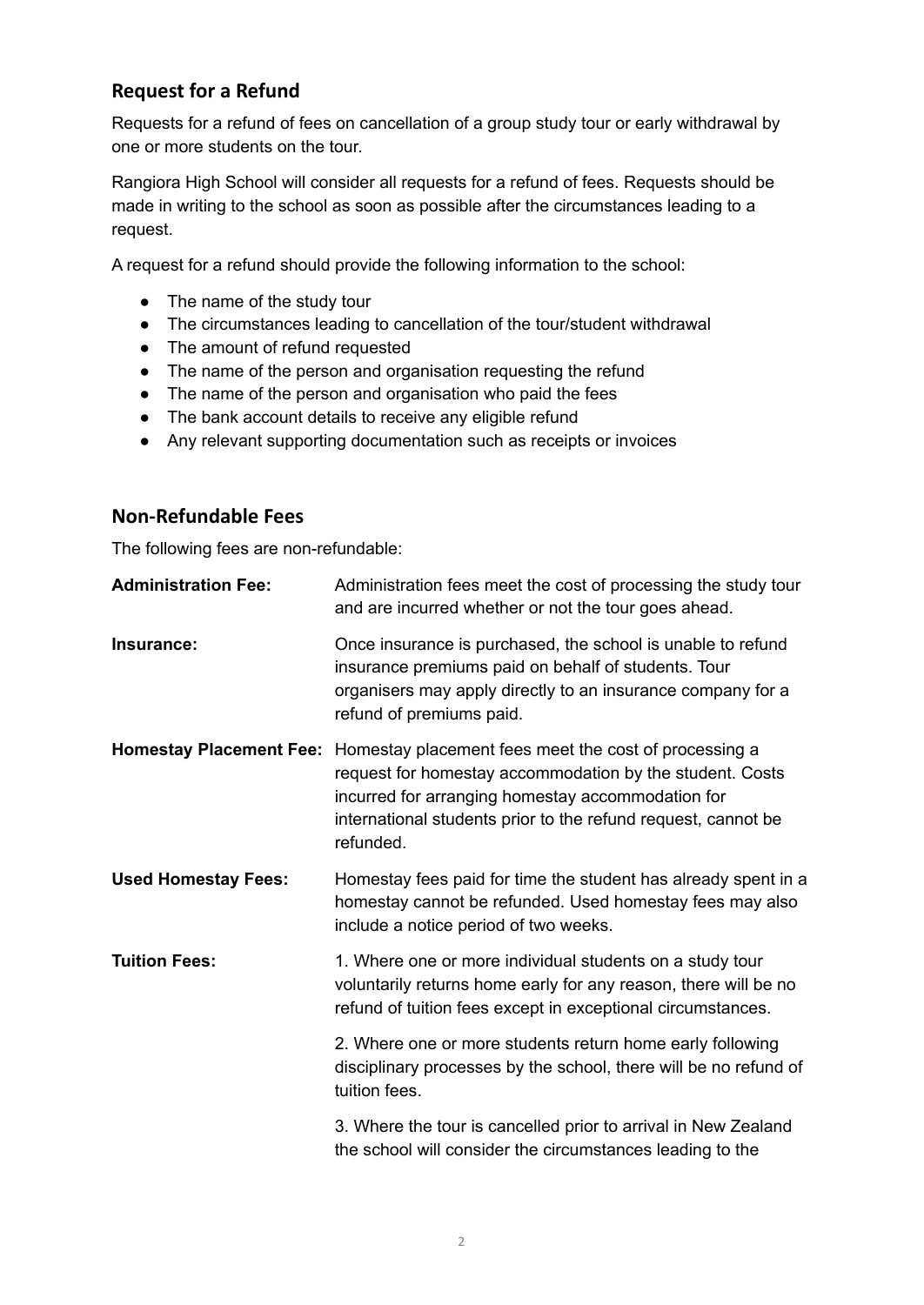cancellation of the tour and may refund some or all of the tuition fees.

**Outstanding Activity Fees:** Any activity or other fees incurred by a student during enrolment and owed to the school at the time of withdrawal, will be deducted from any eligible refund.

## **Request for a Refund for Failure to Obtain a Visitor Visa**

If students studying on a group tour fail to obtain a visitor visa, a refund of international student tuition fees will be provided less an administration fee of \$500.00. Evidence of visa decline must be provided to Rangiora High School.

# **Request for a Refund in the Event of Natural Disaster or Epidemic or other Event Causing Travel Disruptions**

Where circumstances beyond the control of the tour organisers, relating to volcanic eruption, earthquake, epidemic or other event beyond their control results in cancellation of the tour, and the school is satisfied that cancellation is necessary, tour fees will be refunded less any relevant non-refundable fees outlined above.

# **Request for a Refund where the Study Tour is cancelled by the Organiser for any other Reason**

The school will consider the circumstances of the cancellation, but except in the circumstances described above relating to a natural disaster or epidemic, tuition fees are non-refundable.

# **Request for a Refund of Homestay Fees**

If for any reason, an international student withdraws from the tour after payment has been made, any unused homestay fees will be refunded, less any relevant non-refundable fees set out in this policy. Where a student moves from a school homestay and requests a refund of an unused homestay fee, these will be refunded less any non-refundable fees set out in this policy.

# **Requests for a refund for failure to provide a course, cessation as a signatory or cessation to be a provider.**

If the school fails to provide the agreed course of education or is no longer a signatory to the Code or no longer operates as an international education provider, the school will negotiate with the tour organiser to either:

- Refund the unused portion of international student fees or other fees paid for services not delivered or
- Transfer the amount of any eligible refund to another provider or
- Make other arrangements agreed to by the tour organiser and the school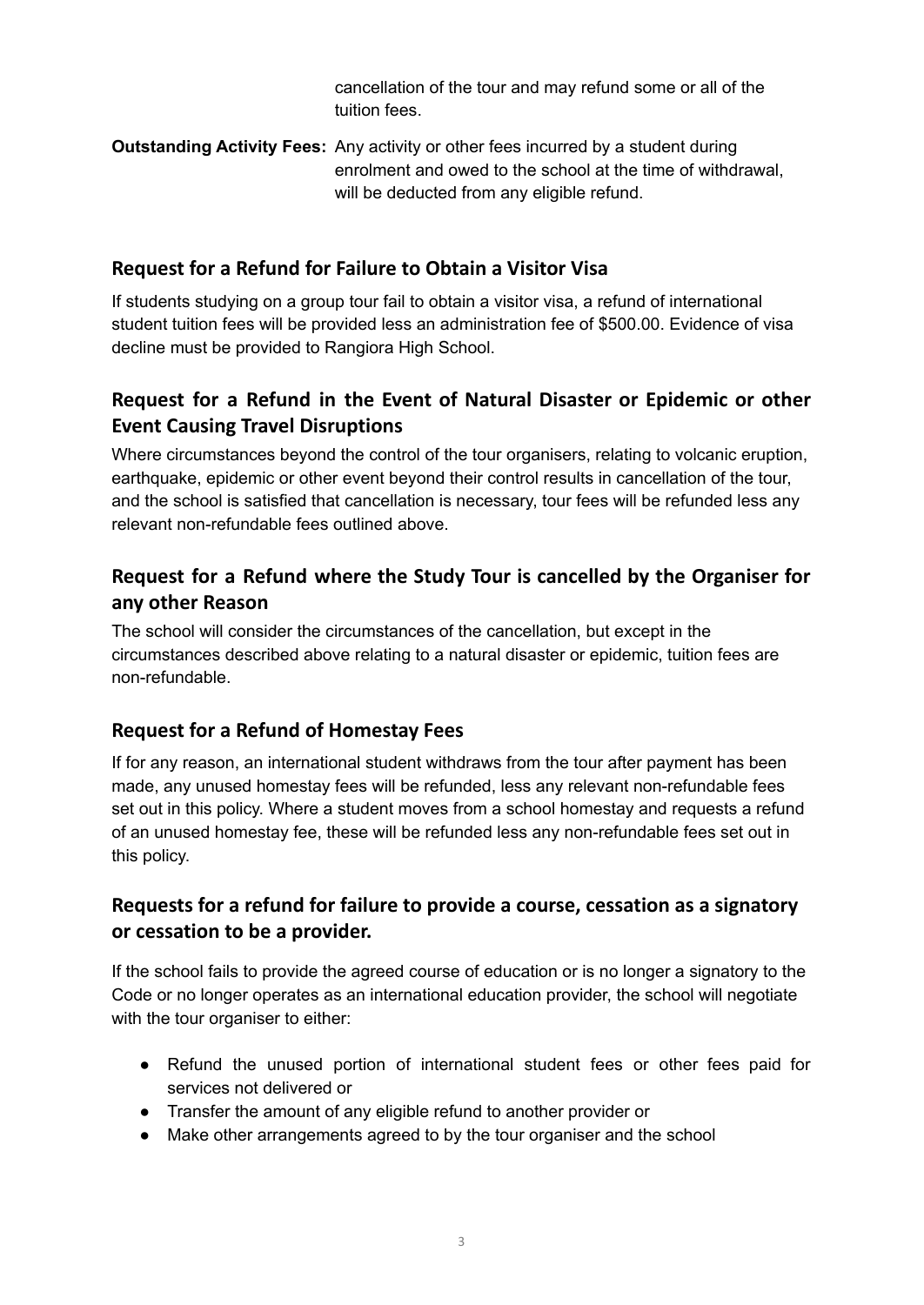# **Other Circumstances where a Refund Request may be considered**

In certain circumstances, a compassionate refund may be considered. The tour organiser should apply to the school for a refund outlining the circumstances leading to the early withdrawal of the student, and should provide documentary evidence of these circumstances.

## **Refunds to be made to the Country of Receipt**

Unless otherwise agreed in writing, all eligible refunds of fees received from outside of New Zealand will be refunded to a nominated bank account in the source country.

# **Rights of Tour Organisers and Families after a Decision Regarding a Refund has been made**

A decision by the school relating to a request for a refund of international student fees will be provided to the tour organiser in writing and will set out the following information:

Factors considered when making the refund decision

- The total amount to be refunded
- Details of non-refundable fees

Tour organisers and families have the right to submit a grievance to the Code Administrator or Disputes Resolution Scheme in the event they are dissatisfied with a refund decision made by the school.

#### **Review**

The school will review the conditions relating to this policy as part of the annual self-review. The school will collect and record appropriate evidence of the review.

## **Reporting**

The Director of International Students will report directly to the school Principal on the operation of the school's policy for the refund of international student fees.

#### **Related Policies**

- Refunds and Cancellations Policy International Students
- Managing Contracted Recruitment Agencies Policy International Students
- Managing Supervised Groups Policy International Students
- Accommodation Policy International Students
- Fee Protection Policy International Students
- International Students Policy
- Grievance Policy International Students
- School Disciplinary Policy Rangiora High School
- Complaints and Grievances Policy Rangiora High School

#### **Relevant Documentation and Legislation**

- [Education](https://www.legislation.govt.nz/act/public/2020/0038/latest/LMS170676.html) and Training Act 2020
- Education (Pastoral Care of [International](http://www.legislation.govt.nz/regulation/public/2016/0057/latest/DLM6748147.html) Students) Code of Practice 2016